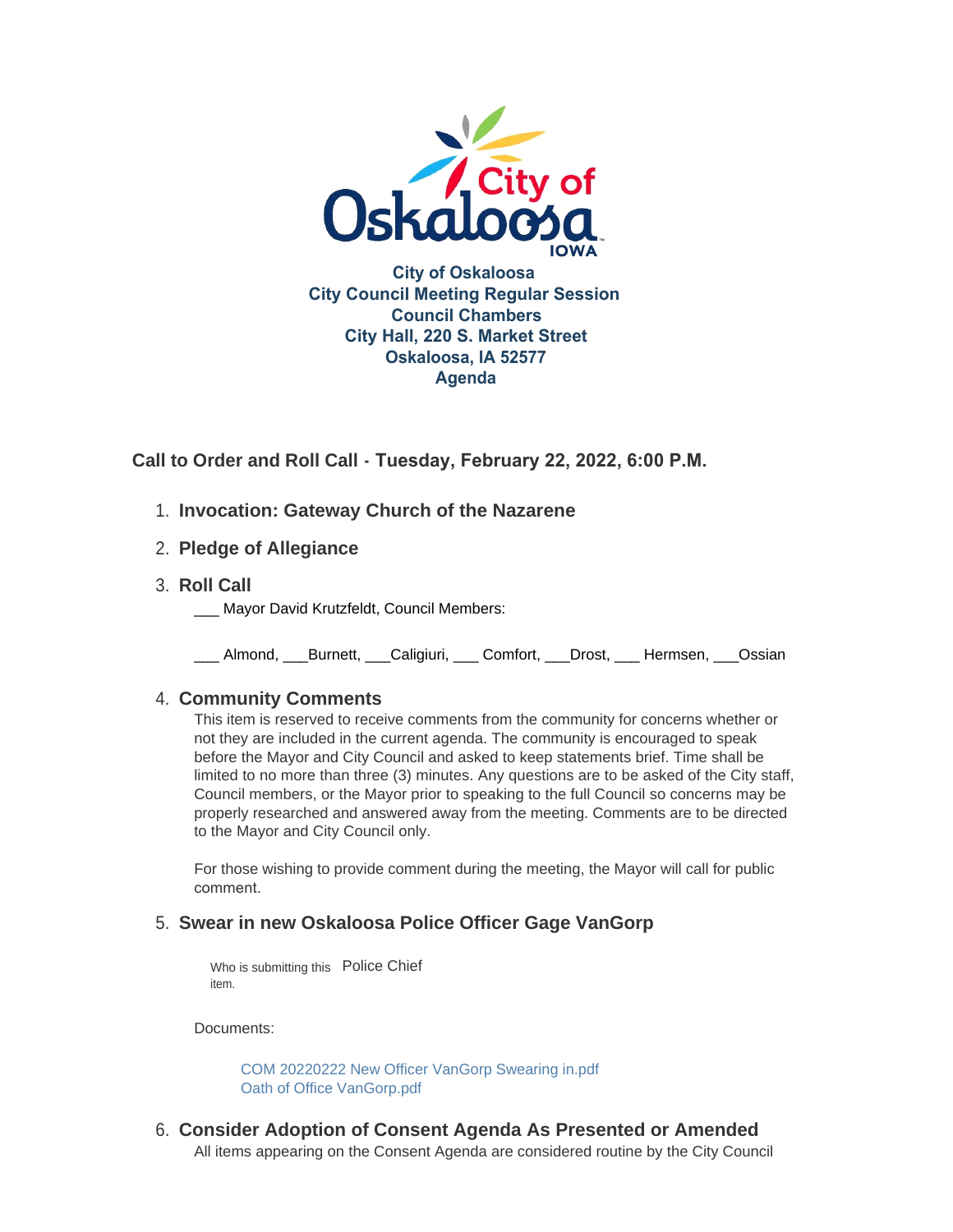and shall be enacted by one motion. If discussion is desired, that item shall be removed, discussed separately, and approved by a separate motion of the City Council.

**Consider approval of Council Agenda and Minutes, subject to**  A. **corrections (Consent Agenda)** 

Consider approval of Council Agenda and Minutes, subject to corrections. (Consent Agenda)

- 1. February 22, 2022 City Council Agenda
- 2. February 7, 2022 City Council Regular Meeting Minutes

Documents:

[City Council Minutes February 7 2022.docx](https://www.oskaloosaiowa.org/AgendaCenter/ViewFile/Item/9906?fileID=26124)

### **Consider a motion to receive and file reports and**  B. **communications from advisory and operating boards and commissions (Consent Agenda)**

Documents:

[MIN 20220103 Airport Commission Meeting Minutes.pdf](https://www.oskaloosaiowa.org/AgendaCenter/ViewFile/Item/9907?fileID=26125) [MIN 20220124 Library Board of Trustees Meeting Minutes.pdf](https://www.oskaloosaiowa.org/AgendaCenter/ViewFile/Item/9907?fileID=26126) [MIN 20220208 Planning and Zoning Commission Meeting Minutes.pdf](https://www.oskaloosaiowa.org/AgendaCenter/ViewFile/Item/9907?fileID=26127)

### C. Consider a motion to receive and file financial reports for **January 2022. (Consent Agenda)**

Who is submitting this City Clerk/Finance Department item.

Documents:

[COM\\_20220222 Financial Reports.docx](https://www.oskaloosaiowa.org/AgendaCenter/ViewFile/Item/9888?fileID=26094) [Oskaloosa IA Treasurers Report January 2022.pdf](https://www.oskaloosaiowa.org/AgendaCenter/ViewFile/Item/9888?fileID=26095)

### **Consider approval of liquor license applications. (Consent**  D. **Agenda)**

Who is submitting this City Clerk/Finance Department item.

Documents:

#### [COM\\_20220222 Liquor Licenses.docx](https://www.oskaloosaiowa.org/AgendaCenter/ViewFile/Item/9889?fileID=26120)

**Consider a motion appointing a representative to the**  E.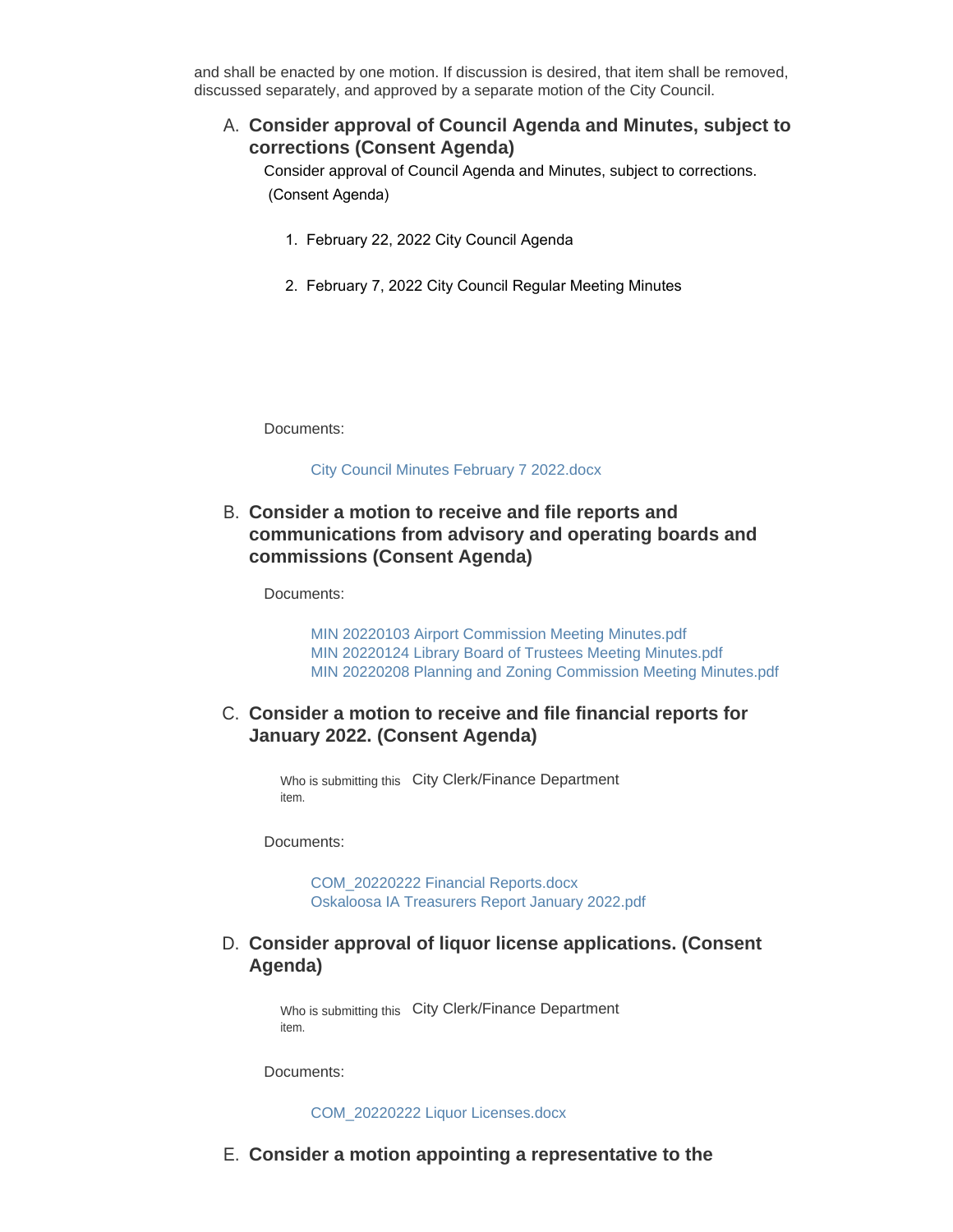# **Municipal Housing Agency (Consent Agenda)**

**Consider a motion appointing a representative to the** 

Who is submitting this City Manager's Office item.

Documents:

[COM 20220222 Municipal Housing Agency Appointment.docx](https://www.oskaloosaiowa.org/AgendaCenter/ViewFile/Item/9892?fileID=26105) [Van Egmond Kelli MHA 2022.pdf](https://www.oskaloosaiowa.org/AgendaCenter/ViewFile/Item/9892?fileID=26092)

**Consider a motion approving a grant application between the**  F. **city of Oskaloosa and the Governor's Traffic Safety Bureau (GTSB).** 

Who is submitting this Police Chief item.

Documents:

[COM 20220222 GTSB Grant.pdf](https://www.oskaloosaiowa.org/AgendaCenter/ViewFile/Item/9880?fileID=26102)

**Consider a motion authorizing submittal of a grant application**  G. **to the State Historical Society of Iowa's Historical Marker Grant Program for Edmundson Park, and acceptance and appropriation of funds upon award. (Consent Agenda)**

Who is submitting this Development Services Department item.

Documents:

[COM 20220222 Historical Marker Edmundson.docx](https://www.oskaloosaiowa.org/AgendaCenter/ViewFile/Item/9898?fileID=26139) [State Historical Markers \\_ IDCA.pdf](https://www.oskaloosaiowa.org/AgendaCenter/ViewFile/Item/9898?fileID=26118)

**Consider a motion authorizing submittal of grant applications**  H. **to the Mahaska County Community Foundation, and acceptance and appropriation of funds if awarded. (Consent Agenda)**

Who is submitting this City Manager's Office item.

Documents:

[COM 20220222 MCCF Grant Application 2022.docx](https://www.oskaloosaiowa.org/AgendaCenter/ViewFile/Item/9900?fileID=26119)

**Consider approval of the proposed City Manager Position**  I. **Profile and advertised salary range of \$140,000 to \$150,000 annually. (Consent Agenda)**

Who is submitting this City Clerk/Finance Department item.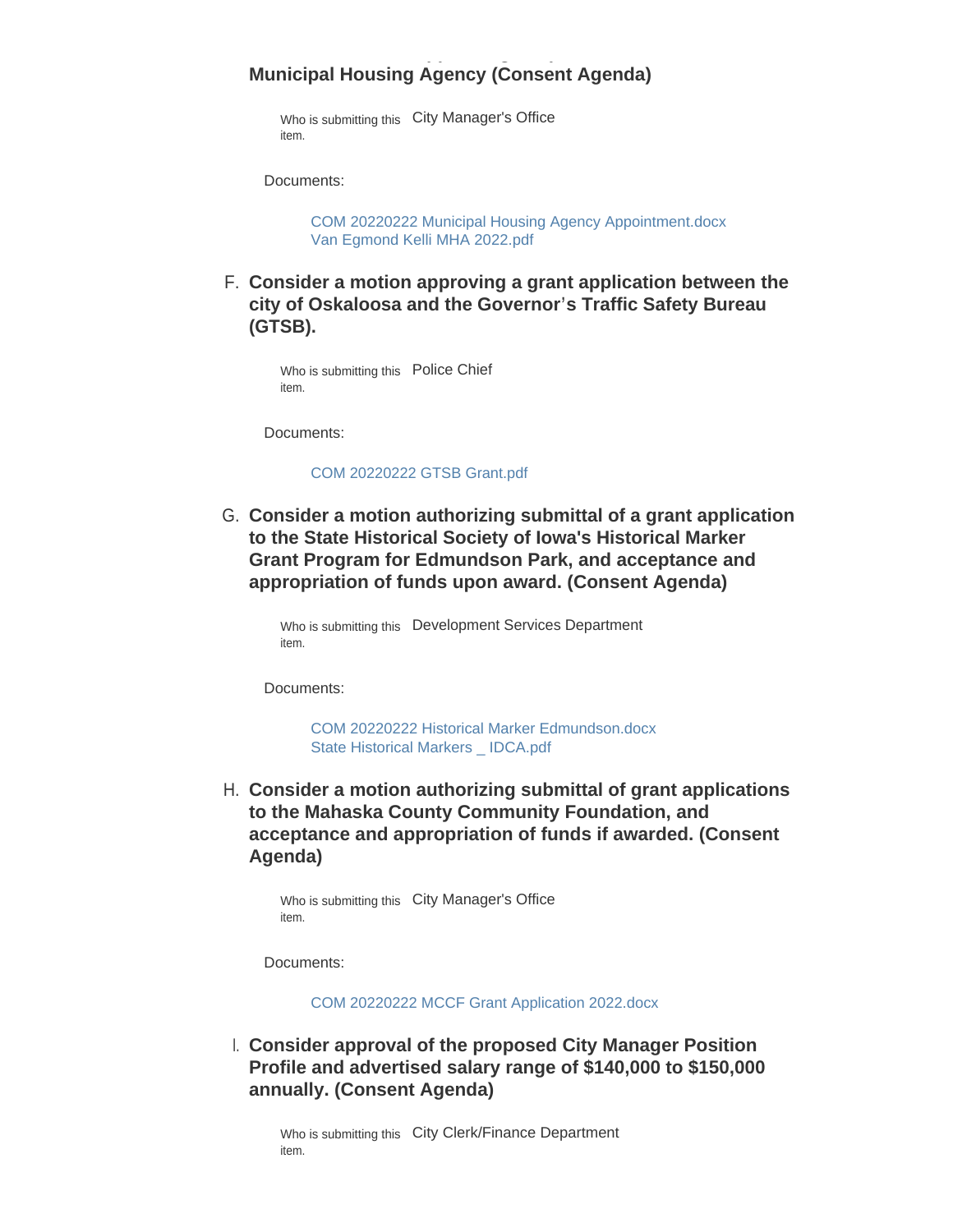Documents:

[Comm\\_20220222 City Manager profile and salary range.docx](https://www.oskaloosaiowa.org/AgendaCenter/ViewFile/Item/9887?fileID=26137) [Oskaloosa Position Profile 2-16-22.pdf](https://www.oskaloosaiowa.org/AgendaCenter/ViewFile/Item/9887?fileID=26149)

**Consider a resolution setting a public hearing for levying a**  J. **special assessment for a nuisance abatement at 817 6th Avenue East in accordance with Oskaloosa Municipal Code 8.08.080**

Who is submitting this Fire Department item.

Documents:

[COM20220222.pdf](https://www.oskaloosaiowa.org/AgendaCenter/ViewFile/Item/9913?fileID=26132) [RES20220222.pdf](https://www.oskaloosaiowa.org/AgendaCenter/ViewFile/Item/9913?fileID=26129) [SCHEDULE FOR EMERGENCY ABATEMENT 817 6th Ave E.pdf](https://www.oskaloosaiowa.org/AgendaCenter/ViewFile/Item/9913?fileID=26130)

**Consider a resolution setting a public hearing for levying a**  K. **special assessment for a nuisance abatement at 106 Geneva in accordance with Oskaloosa Municipal Code 8.08.080**

Who is submitting this Fire Department item.

Documents:

[COM20220222.pdf](https://www.oskaloosaiowa.org/AgendaCenter/ViewFile/Item/9891?fileID=26089) [RES20220222.pdf](https://www.oskaloosaiowa.org/AgendaCenter/ViewFile/Item/9891?fileID=26138) [SCHEDULE FOR EMERGENCY ABATEMENT 106 Geneva.pdf](https://www.oskaloosaiowa.org/AgendaCenter/ViewFile/Item/9891?fileID=26131)

**Consider a resolution rescinding Resolution No. 22-02-15**  L. **pertaining to Edmundson Park playground equipment. (Consent Agenda)**

Who is submitting this City Manager's Office item.

Documents:

[COM 20220222 Rescind Resolution Edmundson Park Playground.docx](https://www.oskaloosaiowa.org/AgendaCenter/ViewFile/Item/9916?fileID=26146) [RES 20220222 Rescind Resolution No. 22-02-15.docx](https://www.oskaloosaiowa.org/AgendaCenter/ViewFile/Item/9916?fileID=26147)

**Consider an ordinance amending the city of Oskaloosa, Iowa,**  M. **Municipal Code, Chapter 2.72, Library Board of Trustees, 3rd Reading (Consent Agenda)**

Who is submitting this Library item.

Documents: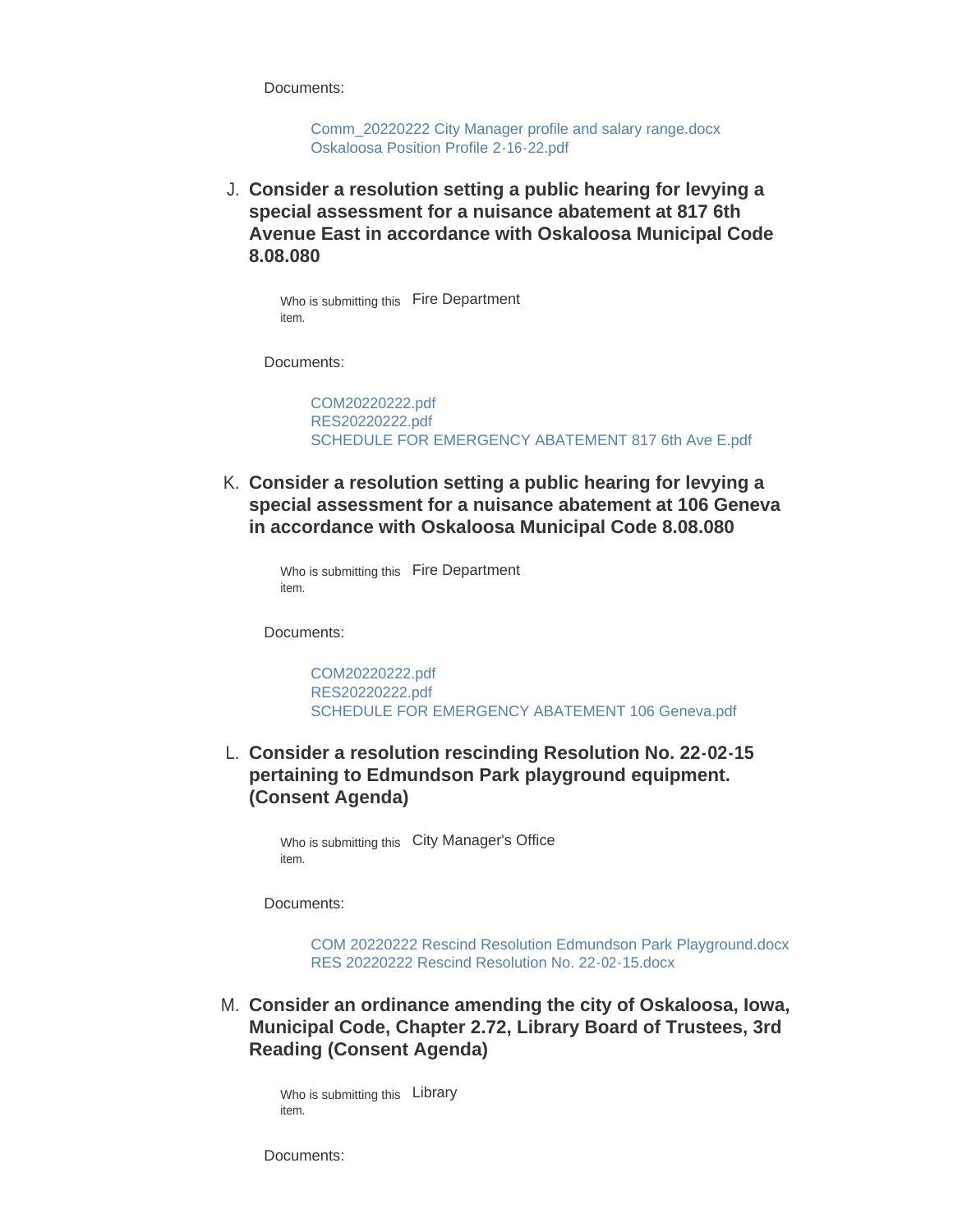[COM 20220207 Library Municipal Code Update 3rd Reading.docx](https://www.oskaloosaiowa.org/AgendaCenter/ViewFile/Item/9819?fileID=26028) [ORD 20210118 Chapter 2.72 Library Board of Trustees Redline.doc](https://www.oskaloosaiowa.org/AgendaCenter/ViewFile/Item/9819?fileID=25969) [ORD 20220118 Chapter 2.72 Library Board of Trustees Clean.doc](https://www.oskaloosaiowa.org/AgendaCenter/ViewFile/Item/9819?fileID=25970)

**-------------------- End of Consent Agenda --------------------** N.

### **Regular Agenda** 7.

The following agenda items require specific action by the City Council:

### **Consider a resolution approving FY23 Maximum Property Tax**  A. **Dollars. (Public Hearing)**

Who is submitting this City Clerk/Finance Department item.

Documents:

[COM\\_20220222\\_Max Prop Tax Dollars.docx](https://www.oskaloosaiowa.org/AgendaCenter/ViewFile/Item/9890?fileID=26133) [Max Property Tax Dollars Res.doc](https://www.oskaloosaiowa.org/AgendaCenter/ViewFile/Item/9890?fileID=26134) [Max Levy FY23.pdf](https://www.oskaloosaiowa.org/AgendaCenter/ViewFile/Item/9890?fileID=26135)

**Consider a resolution accepting the bid and approving**  B. **conveyance of city-owned property located at 115 5th Ave West to Franklin Makia for \$3,390. (Public Hearing)**

> Who is submitting this Development Services Department item.

Documents:

[COM 20220222 115 5th Ave W Disposition.docx](https://www.oskaloosaiowa.org/AgendaCenter/ViewFile/Item/9751?fileID=26099) [Bid form from Christner Properties.pdf](https://www.oskaloosaiowa.org/AgendaCenter/ViewFile/Item/9751?fileID=26097) [Bid form from Franklin Makia.pdf](https://www.oskaloosaiowa.org/AgendaCenter/ViewFile/Item/9751?fileID=26098) [RES 20220222 115 5th Ave W disposition.docx](https://www.oskaloosaiowa.org/AgendaCenter/ViewFile/Item/9751?fileID=26096) [Map Location.pdf](https://www.oskaloosaiowa.org/AgendaCenter/ViewFile/Item/9751?fileID=26100) [Picture of lot.jpg](https://www.oskaloosaiowa.org/AgendaCenter/ViewFile/Item/9751?fileID=26101)

C. Consider an ordinance rezoning property located at 717-723 **High Avenue West from UC (Mixed Use Urban Corridor District) to UC PUD (Mixed Use Urban Corridor Planned Unit Development District) and approving the PUD development plan. (Public Hearing & 1st Reading)**

> Who is submitting this Development Services Department item.

Documents:

[COM 20220222 PUD 717-723 High Ave W.pdf](https://www.oskaloosaiowa.org/AgendaCenter/ViewFile/Item/9756?fileID=26144) [ORD 202202220 rez 717-723 High Ave W PUD.pdf](https://www.oskaloosaiowa.org/AgendaCenter/ViewFile/Item/9756?fileID=26113) [Application.pdf](https://www.oskaloosaiowa.org/AgendaCenter/ViewFile/Item/9756?fileID=26115) [CCI PUD site plan Exhibit A.pdf](https://www.oskaloosaiowa.org/AgendaCenter/ViewFile/Item/9756?fileID=26111) [CCI PUD renderings Exhibit A.pdf](https://www.oskaloosaiowa.org/AgendaCenter/ViewFile/Item/9756?fileID=26110)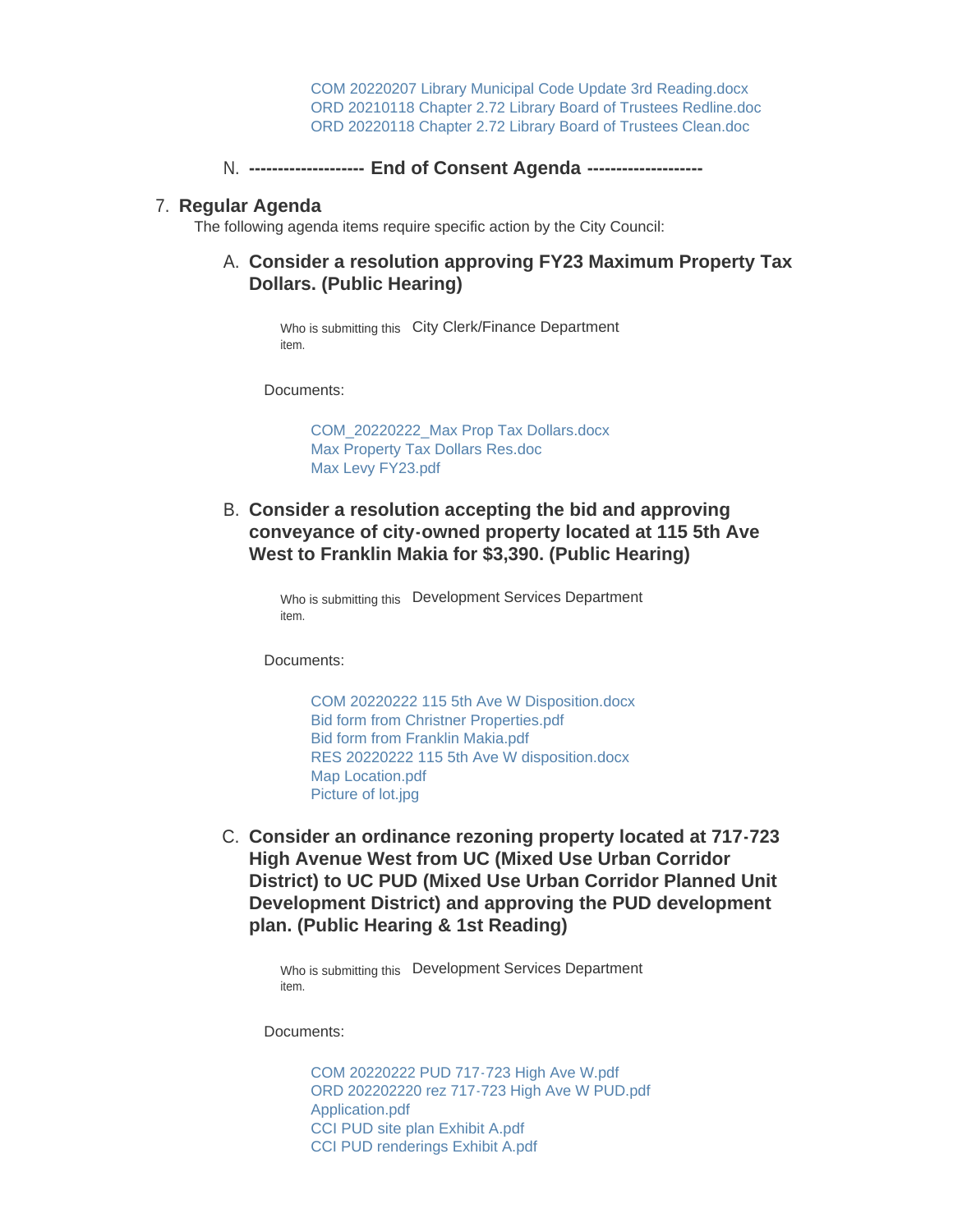### **Consider a motion to initiate a change to the Vehicles and**  D. **Traffic Code, Chapter 10.52, for three-hour parking zones outside the central business district**

Who is submitting this Development Services Department item.

Documents:

[COM 20220222 motion initiate parking change.pdf](https://www.oskaloosaiowa.org/AgendaCenter/ViewFile/Item/9915?fileID=26145)

### **Consider a resolution approving a Memorandum of**  E. **Agreement between the City of Oskaloosa and Mahaska County to resolve a split election precinct in Ward 3.**

Who is submitting this Development Services Department item.

Documents:

[COM 20220222 Ward 3 election agmt.docx](https://www.oskaloosaiowa.org/AgendaCenter/ViewFile/Item/9914?fileID=26141) [RES 20220222 create Ward 3 election agmt.docx](https://www.oskaloosaiowa.org/AgendaCenter/ViewFile/Item/9914?fileID=26143) [Mahaska-Oskaloosa Precinct Agreement - Final.pdf](https://www.oskaloosaiowa.org/AgendaCenter/ViewFile/Item/9914?fileID=26142)

**Consider approval of Pay Application No. 21 in the amount of**  F. **\$365,958.95 to Graphite Construction Group for the Early Childhood Education and Recreation Center.** 

Who is submitting this City Manager's Office item.

Documents:

[COM 20220222 Early Childhood Education and Recreation Center Pay](https://www.oskaloosaiowa.org/AgendaCenter/ViewFile/Item/9854?fileID=26150)  App 21.docx [Pay App 21 February 2022.pdf](https://www.oskaloosaiowa.org/AgendaCenter/ViewFile/Item/9854?fileID=26151) [SVPA Site Observation\\_2022-01-06.pdf](https://www.oskaloosaiowa.org/AgendaCenter/ViewFile/Item/9854?fileID=26152) SVPA Site Observation 2022-01-06 occupied spaces.pdf [SVPA Site Observation\\_2022-02-03.pdf](https://www.oskaloosaiowa.org/AgendaCenter/ViewFile/Item/9854?fileID=26154) [Oskaloosa\\_WEADFieldReport\\_2022-01-05.pdf](https://www.oskaloosaiowa.org/AgendaCenter/ViewFile/Item/9854?fileID=26155)

G. Consider approval of payment of \$8,522.50 to SVPA for **Additional Services completed on the Early Childhood Recreation and Education Center.** 

> Who is submitting this City Manager's Office item.

Documents: